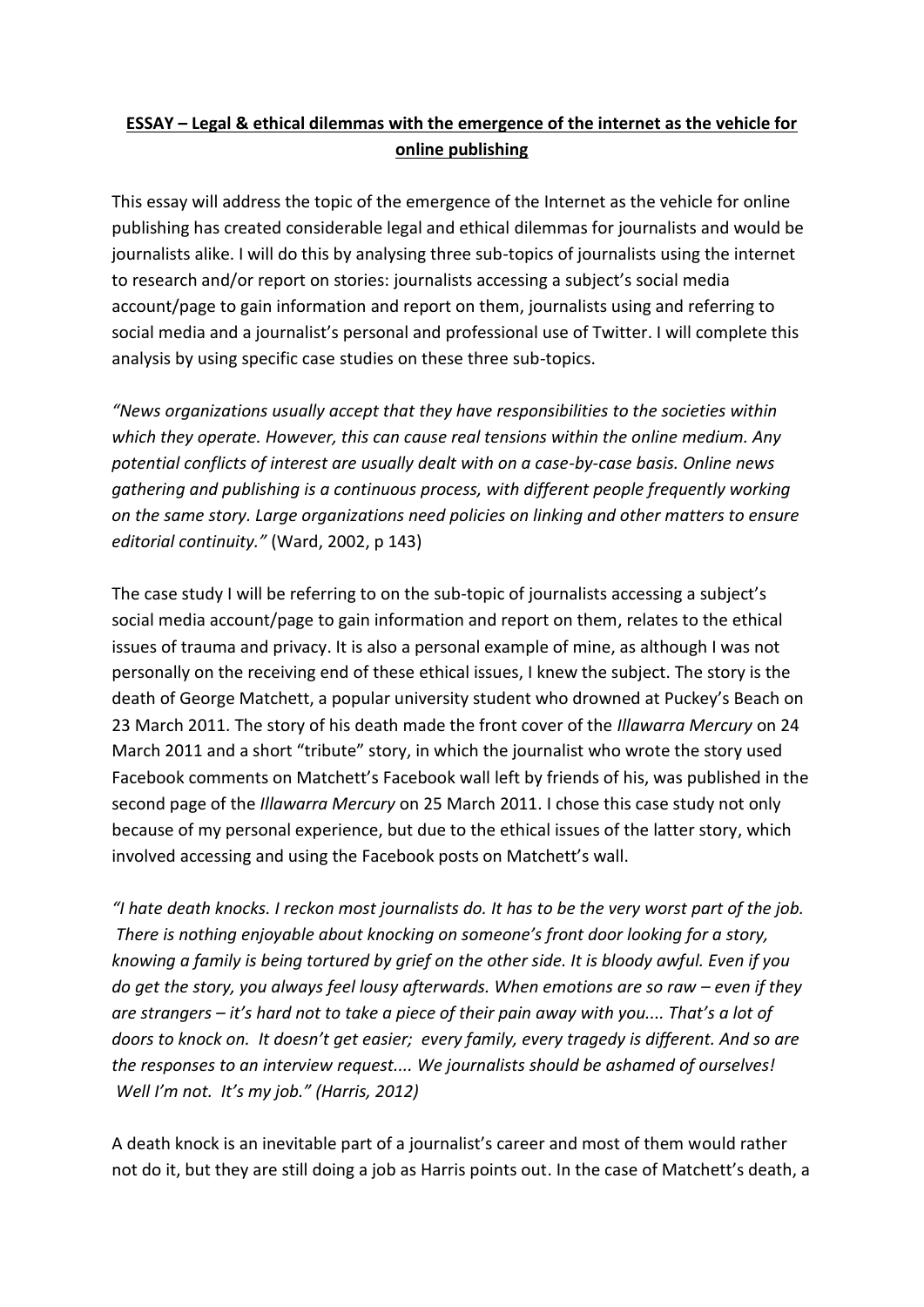death knock would not have been possible for the journalist due to the fact that at the time of his death, Matchett lived at Campus East, a university accommodation. The university and Campus East staff most likely would not have permitted it in order to protect and help grieving students. Matchett's family was also from Grenfell, which is approximately four hours outside of Wollongong, so a death knock at his family's home would not have been possible either. Due to this, the journalist, Sam Hall wrote a tribute story consisting of Matchett's friends' comments about him on his Facebook wall. I view this story and the methods as a "21 $^{\rm st}$  century death knock" or probably more accurate "a virtual death knock." From a personal perspective, I felt that the story of Matchett's death and this story was a bit too soon, however from a journalistic perspective, the journalist's methods were appropriate, considerate and respectful.

The ethical questions that arise from this story and the journalist's methods are: was privacy breached by accessing Matchett's Facebook page for his friends' comments about him? And was clause 11 of the MEAA Journalists' Code of Ethics breached or upheld?

*"In a world of hackers, privacy settings are not watertight, and social networking sites such as Facebook make no promises that anything a user uploads will be secure and be prevented from entering the public domain. And whether lawful or not, the simple "copy, paste" or "save as" functions can quickly take a user's content from a social networking site and publish it to the world. Aspiring artists, photographers, cinematographers, poets and musicians should also be wary of the fact that uploading content on Facebook means giving Facebook a non-exclusive license to use that copyright in any way....So users should think carefully before uploading a photo or other content, posting their status, or even writing a private message to another user. As the law currently stands, once the information is on the internet, the user's practical ability to stem any damage arising from the dissemination of that information - and its use by third parties - may be very limited indeed."* (Scott & Ballis, 2011)

The quote above was taken from an article written by Scott & Ballis about Facebook, journalism and expectations of privacy. Most people are aware of the fact that anything on the internet is in the public domain and fair game for journalists and anyone else. Social media websites however are a bit of a grey area. Social media websites have privacy settings that users can adjust to their liking, however if one user posts something to another user's wall, even if that first user's privacy settings are strict, the second user whose wall they have published a post on may not be so strict, therefore any post the first user publishes on the second user's wall can be seen by the public. Also hackers, corporations and even journalists can go above these privacy settings if they tried hard enough. In Matchett's case, when not logged onto Facebook, you can't see his wall, however when logged in, but not friends with him, his wall can be seen and posts can be viewed and read.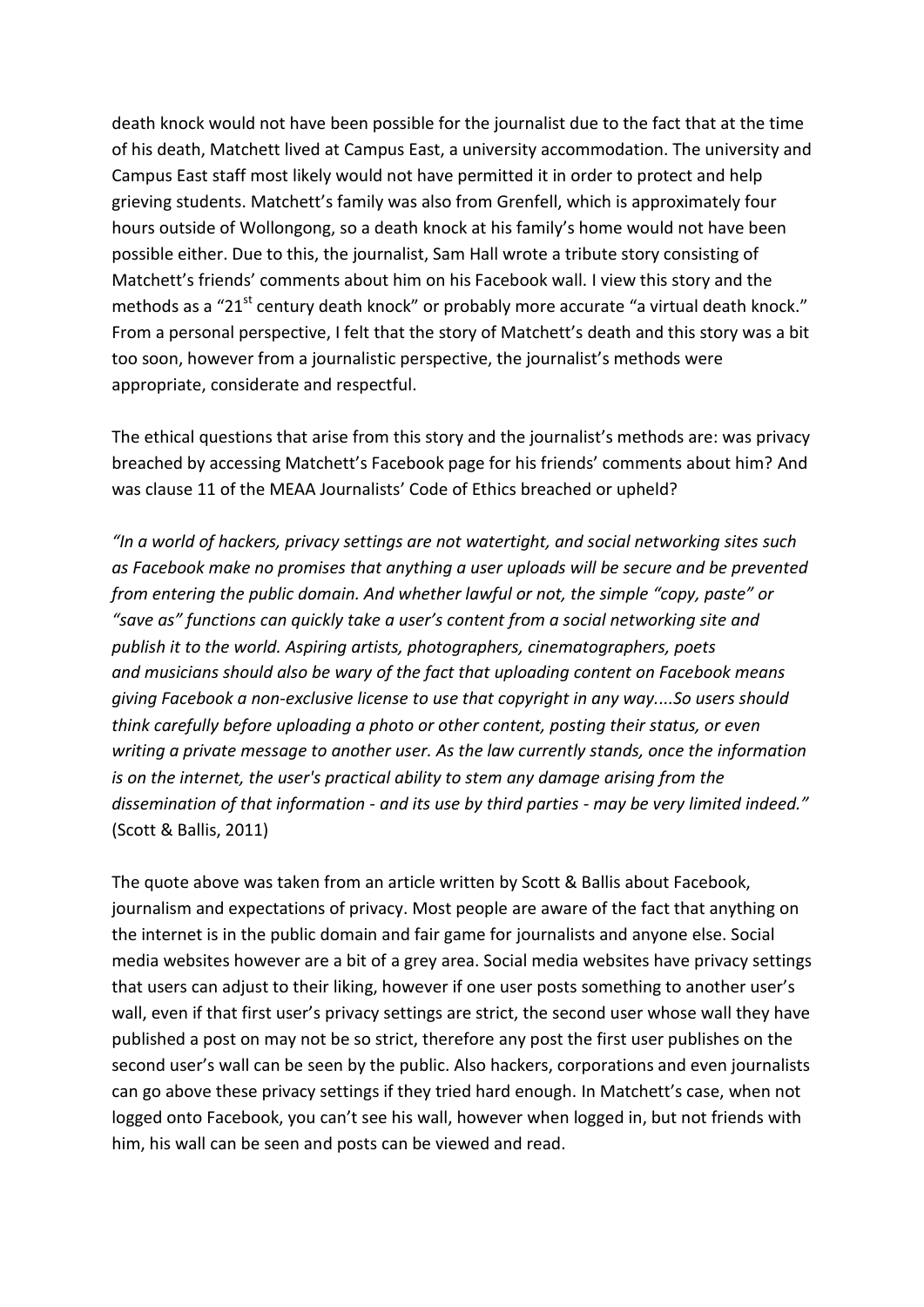In Matchett's case, the journalist can argue that there was no breach of privacy by using the Facebook posts, following the above principle. In regards to clause 11 of the MEAA Journalists' Code of Ethics: *"Respect private grief and personal privacy. Journalists have the right to resist compulsion to intrude."* was upheld as the journalist chose an alternative way to conduct a death knock and tribute story instead of entering university property and pestering students in their time of grief.

*"Most news organizations realize how valuable social networking can be, both as a newsgathering tool and as a way to promote the news organization's 'brand'. But media companies must strike the difficult balance between these competing interests without stifling the exchange of ideas. Some are still uncomfortable with the personalization of the connection between journalists, sources and audiences."* (Burns, 2013, p 79)

Social media is increasingly being embraced across news organisations and entertainment programs. This is evident with morning shows asking for Feedback from viewers via Facebook and Twitter. As well as reality shows, especially those of the likes of Dancing With The Stars, X Factor and Australia's Got Talent showing comments from viewers on performances via Facebook and Twitter.

In terms of news organisations and journalists, it is now becoming common place for journalists to find sources and information on Facebook and Twitter. Even sharing information and reporting on events which started or are based on Facebook are becoming more common. This is ironic considering that blogs, what I like to refer to as "social media's predecessor" were frowned upon by the journalism industry due to the fact that blogs were composed entirely by citizen journalists and were more likely to be subjective and not professionally or even basically edited. The same can be said about social media, although social media material tends to be a lot smaller than blog posts. Due to the commonality of Facebook and Twitter being used by journalists, the social media websites have now set up pages for rules and guidelines for journalists in regards to using the websites and their material when reporting.

The case studies I will be referring to on the sub-topic of journalists using and referring to social media are how social media material from citizens, who are victims of natural disasters are used by major news organisations.

Social media has become a valuable tool in times of natural disaster over the last few years, especially with the Victoria Bushfires (2009) and the Queensland Floods (2011, 2013) (I am not using these particular natural disasters as case studies, merely pointing them out as examples for the purposes of discussion). With the ability of social media to be used with mobile devices, countless Australians who are victims of natural disasters or are in distress can easily tell their loved ones where they are and that they are safe and sound, if that is the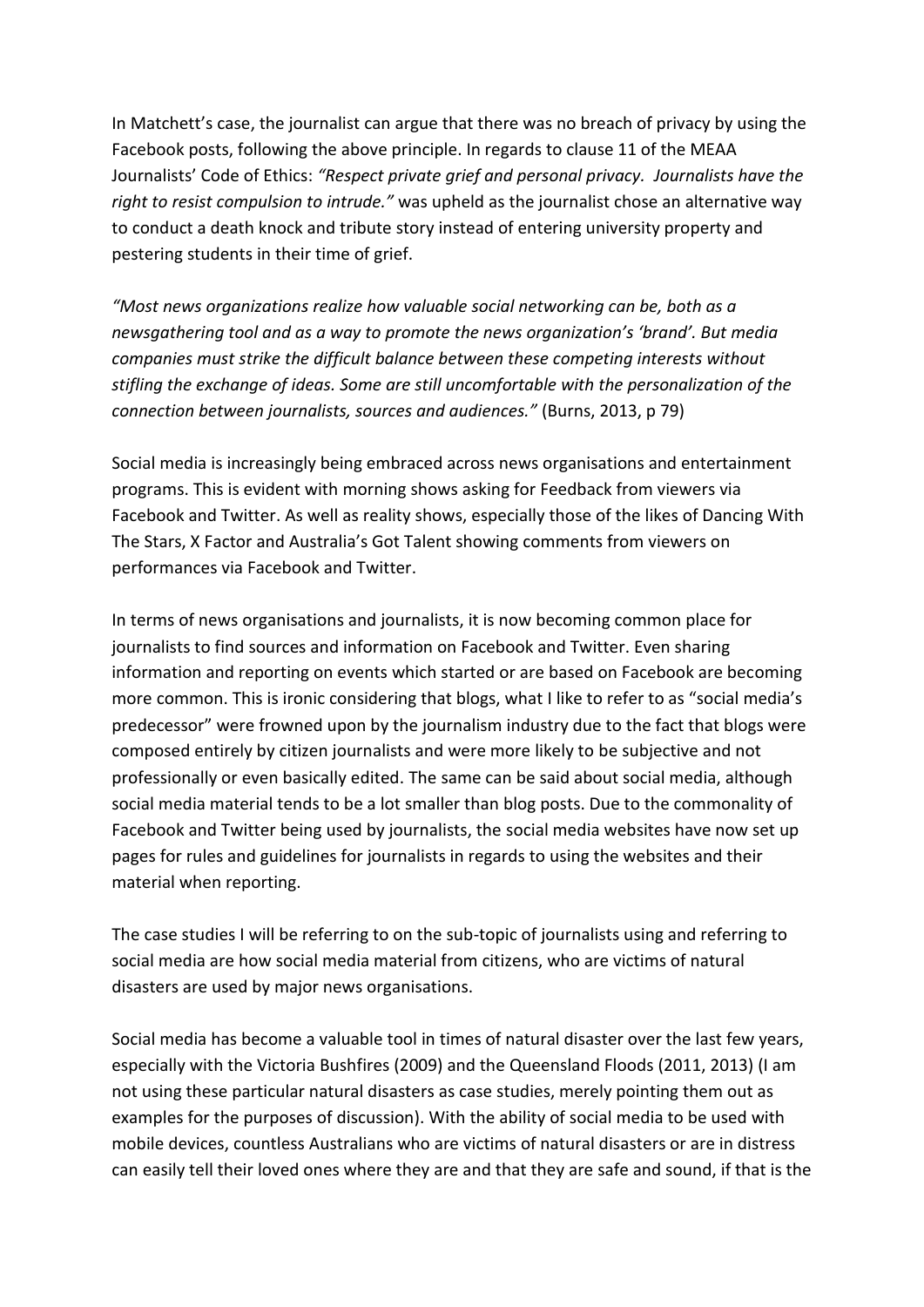case. Emergency services also make use of social media to issue emergency warnings. This is due to the fact that social media spreads news faster than news outlets, and the journalism industry has followed suit, using images and video from citizens living in the areas, or travelling out of them. So what are the legal and ethical issues?

The most obvious legal issue is copyright in regards to the images and video, however as I pointed out with my first sub-topic, anything uploaded onto the internet is fair game because it is in the public domain, therefore with that logic, there technically is no copyright issue. However the ethical issue is the immediacy of social media being used by journalists and news organisations during natural disasters.

"*But just how fast is too fast? Does the play-by-play description of an unfolding event or issue serve the public interest in providing comprehensive news coverage or does it fragment understanding, such that isolated aspects become the focus of so much attention that overall accuracy, fairness and balance are the casualties? Again journalists need to measure the 'cans' against the 'shoulds'...Police and emergency service personnel talk of the difficulties of trying to manage an accident or disaster scene when relatives and friends of the victims show up at the site, having been notified by a journalist's phone call or a newsflash on the television set."* (Tanner et al, 2005, pp 227-228)

So if journalists use images and video from the victims of natural disaster via social media or alternatively are given the images and video from the victims via their official emails or the news organisation's website and upload them on the news organisation's Facebook page, does that mean they should? Should the possibilities of friends and relatives of the victims seeing these images and video and discovering that their loved ones are victims, stop them from uploading them? No it shouldn't, but it is something they should seriously consider.

Another similar ethical issue that comes from immediacy and broadcasting/releasing information either on the news, by social media or both is accuracy.

*"While rumours were common at the height of the disaster, respondents reported that the moderators of the Facebook pages were prompt at confirming information and providing official sources when available. When not available, local knowledge and discussions often provided confirmation on what was accurate. Also, Queensland Police Service used their Facebook page and Twitter to 'mythbust' rumours generated on community groups and through the media (QPS, 2011). Inaccurate information posted by a user was usually swiftly corrected by other users, making these pages self regulating."* (Bird, et al, 2012, pp 4-5)

When rumours or only parts of information are being broadcasted or released, which is common during natural disasters, if journalists are referring to official Facebook pages or tweets, they should perform their basic duty of fact-checking on the information on the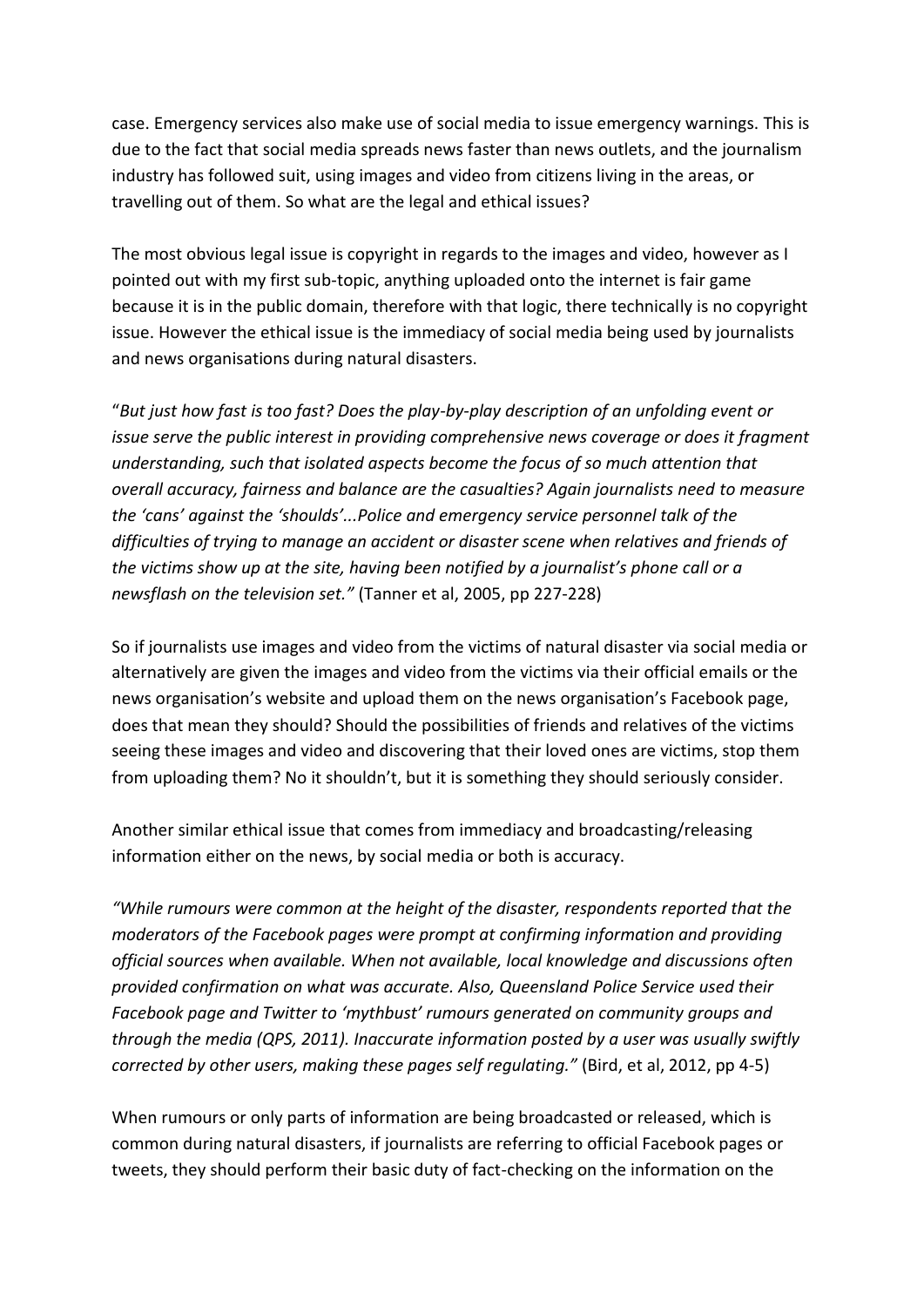pages, or contact the services themselves before broadcasting or releasing the information. This is a rule that should be applied to all natural disasters.

"*When media take up a new communication technology, there is a process of negotiation as newsrooms incorporate novel tools and techniques into time-honored ways of working. Journalists have tended to transfer their organizational norms to digital media rather than rethink established routines and conventions. There is an emergent body of literature into what journalists are doing on social media platforms, and how these new practices are interacting with journalistic conventions...There are four main ways that journalists have been using Twitter: to report the news, to drive traffic to websites, to gather the news and to find sources."* (Hermida, 2012, p 675)

The majority of well-known Australian journalists, as well as international journalists have their own Twitter accounts. Some use it for professional purposes to report news, whether it be on the television programs, radio shows or newspapers they work for, or for personal reasons to connect with their fans. However the major issue with journalists using Twitter is expressing their opinions and making comments on news or certain issues, via Twitter. Depending on the content and context of the Tweets, journalists have either been reprimanded or lost their jobs. This is due to the affect it can have on a company's reputation. Hence, this has lead to journalists having to state that the opinions they express on their Twitter profile are their own, or that they are not associated with (insert name here) company.

*"We are still in the early stages of understanding how Twitter and similar real-time social messaging tools are affecting well-established journalistic norms and practices."* (Hermida, 2012, p 675)

Twitter was established in 2006—seven years ago, so not that recently, but not that long ago either. Due this short period, the ethical issues for journalists when using Twitter have only started to appear recently. The legal and ethical issue that is most dominant would be defamation. The case study I will be referring to on the sub-topic of a journalist's personal and professional use of Twitter is Catherine Deveny's dismissal from *The Age* due to her Tweets during the 2010 Logie Awards.

# *"Defamation is not a perfect science, and is centred on the courts' estimation of contemporary social and moral values."* (Pearson & Polden, 2011, p 190)

Catherine Deveny was tweeting constantly during the 2010 Logie Awards, however the tweets that resulted in the termination of her employment were that she hoped that then eleven-year-old Bindi Irwin "gets laid" and that she also hoped that Rove McManus' wife, Tasma Walton "didn't die too"—she was referring to McManus' first wife, Belinda Emmett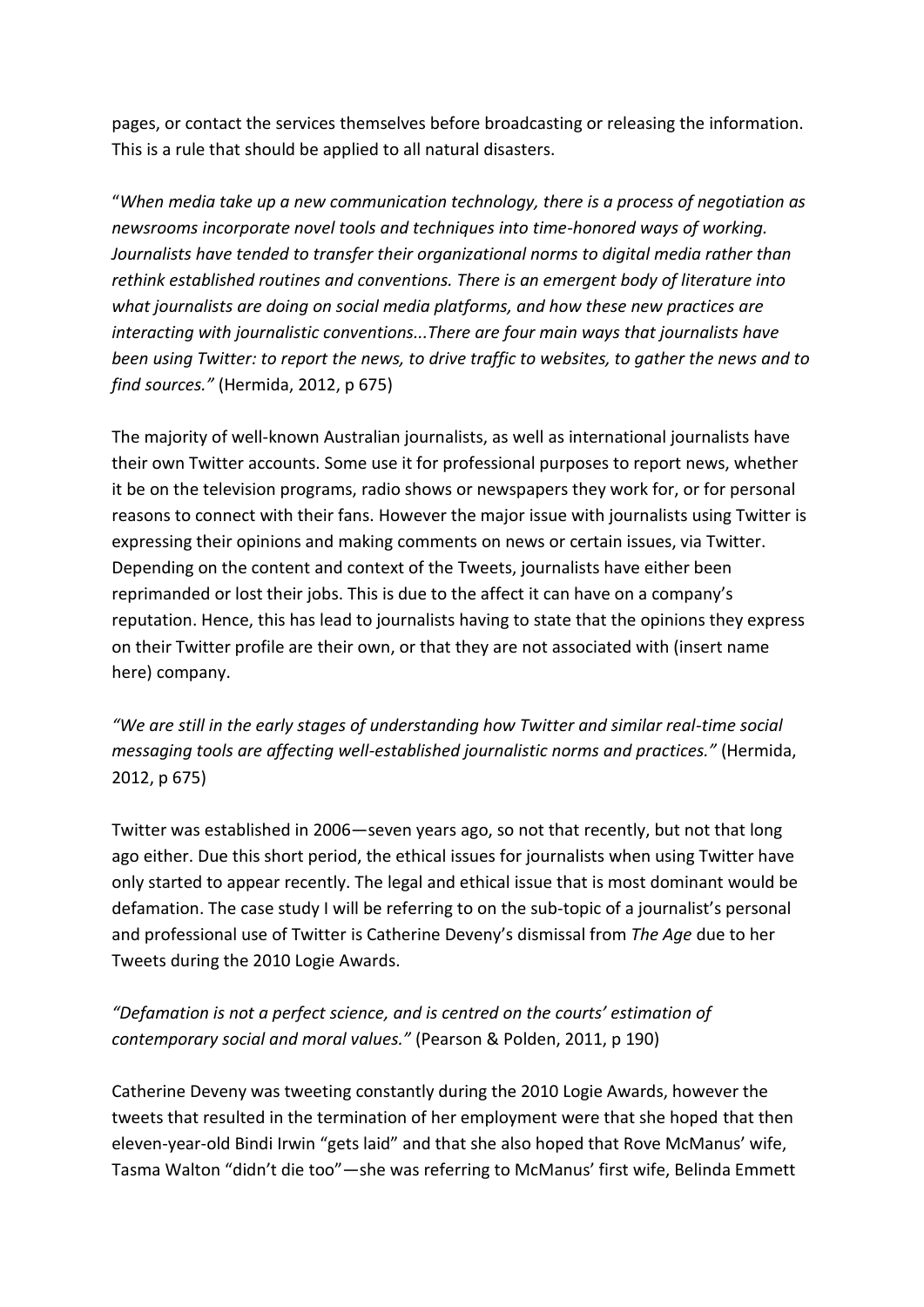who died of cancer four years earlier. Deveny defended herself by stating that she was "telling grown-up jokes"<sup>1</sup>.

In defence of her comments towards Bindi Irwin she stated that she was "using humour to highlight the celebrity culture, the raunch culture and the sexualisation, sexual objectification of women's bodies." In regards to her comments towards Tasma Walton, she defended those comments by saying the comments were meant to be nice. "I hope she doesn't die, I stand by it, I hope she doesn't and I hope Rove doesn't, I adore Rove. I worked for him for five years, he endorsed my first book." She also stated that her comments were taken out of context, however she also stated that she didn't feel the need to apologise for the comments as she stated that humour is "deeply subjective."

*"Anyone responsible for the publication of defamatory matter can be sued, including the journalist who wrote the story, the subeditor, editor, publisher and printer. More journalists are being named as defendants in defamation actions brought against their employer, publishers or broadcasters."* (Pearson & Polden, 2011, p 203)

Deveny was not sued for defamation by Irwin, her family or Walton and McManus, however she could have been and so could have *The Age*'s editor-in-chief, Paul Ramadge who commented that "...the views she (Deveny) has expressed recently on Twitter are not in keeping with the standards we set at *The Age."* (This quote also aligns with Pearson & Polden's quote about defamation being centred on the courts' estimation of contemporary social and moral values.) Since Deveny wasn't sued for defamation, neither was Ramadge or any of *The Age's* subeditors, editors, publishers or printers. Deveny was lucky, however this case study is a lesson for all journalists to be careful with what they choose to say on Twitter or any other social media website, other websites and even in their own publications.

In conclusion, the following legal and ethical issues that arose in my research and case studies were (in order): trauma, privacy, copyright, immediacy, accuracy and defamation. These legal and ethical issues do provide dilemmas for journalists and would-be journalists alike. However these issues aren't really that much different in the print and broadcast newsrooms and settings than online, the only stand-out difference would be the fact that once something is published on the internet, it is there forever. When a journalist or wouldbe journalist has to deal with these legal and ethical issues with online publishing and if they make a mistake or deal with these issues incorrectly or inappropriately, it is there for the world to see forever, it is immortalised. These legal and ethical dilemmas can appear in any journalism setting, online or otherwise, therefore to deal with these issues if and when they arise, journalists and would-be journalists should just go back to basics and implement common sense when researching and writing/broadcasting and always be careful.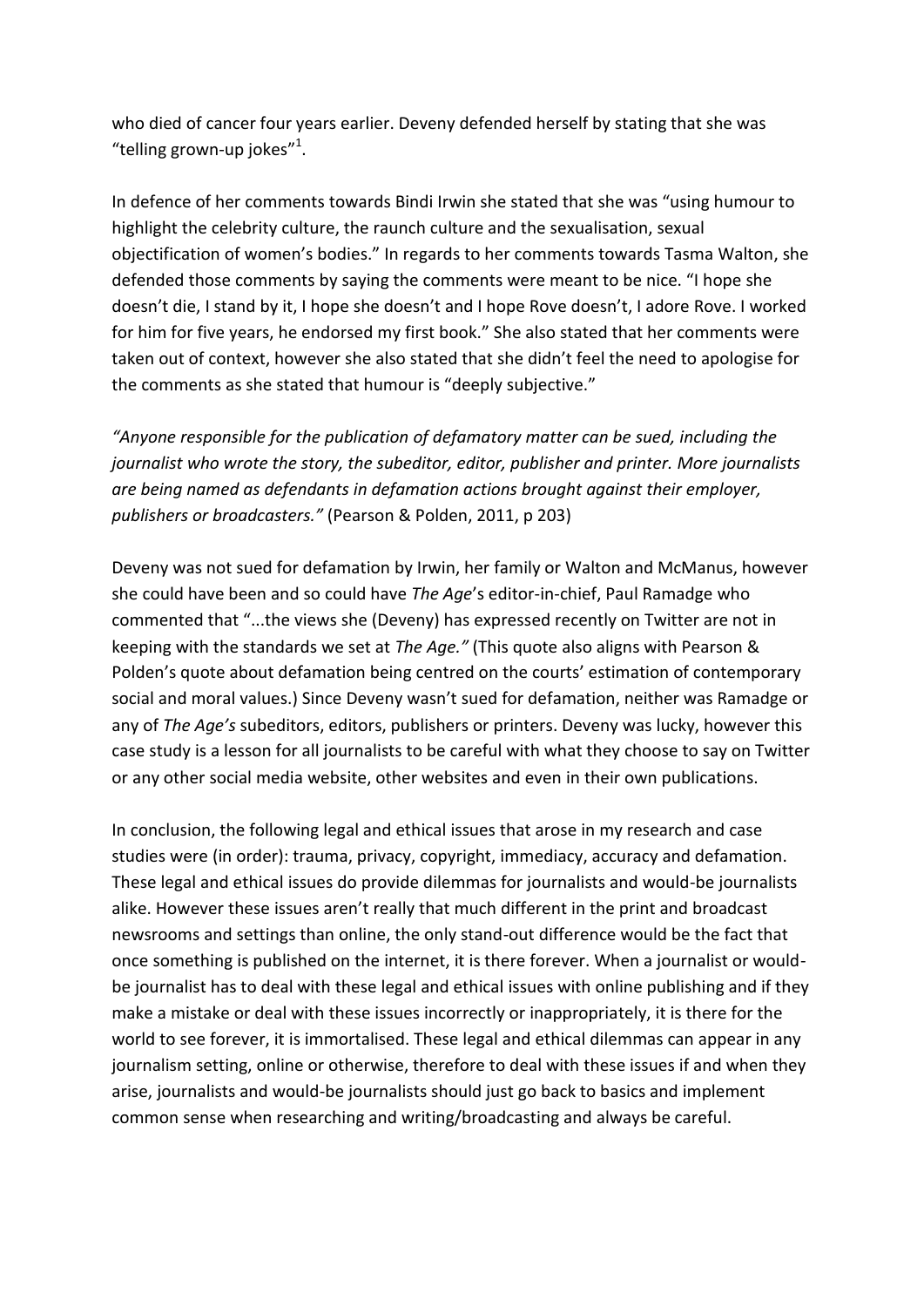### **REFERENCE LIST:**

#### **FOOTNOTE:**

1. Deveny's quote, as well as the other quotes in reference to Deveny's termination due to her comments of the 2010 Logie Awards on Twitter, which includes a quote from *The Age's* editor-in-chief Paul Ramadge, come from the *Herald Sun article,*  'Catherine Deveny sacked over Twitter jokes'. I chose to reference the quotes in this footnote rather than repeatedly citing it in the text for editorial consistency.

### **BOOKS:**

Allen S, 2006, *Online News: Journalism and the Internet,* Open University Press, UK.

Burns LS, 2013, *Understanding Journalism (2nd Edition),* Sage Publications Ltd, United States of America.

Hermida A, 2012, 'Tweet the news: social media streams and the practice of journalism', in Allen, S (ed.), *The Routledge Companion to News and Journalism,* Routledge, UK, pp 671- 683.

Pearson M & Polden M, 2011, *The Journalist's Guide to Media Law (4th Edition)*, Allen & Unwin, Australia.

Phillips G, Smyth C, Tanner S, Tapsall S, 2005, *Journalism Ethics at Work,* Pearson Education Australia, Frenchs Forest, NSW.

Ward M, 2002, *Journalism Online,* Focal Press, UK.

## **ONLINE ARTICLES (JOURNAL AND NEWSPAPER):**

Ballis K & Scott V, 24 May 2011, *Facebook, photos, journalists and privacy—some legal issues arising from the Ben Grubb affair,* viewed 19 October 2013, <http://tmtblog.minterellison.com/2011/05/facebook-photos-journalists-and-privacy.html>

Bird D, Haynes K & Ling M, 2012, *'*Flooding Facebook—the use of social media during the Queensland and Victorian Floods'*, The Australian Journal of Emergency Management*, vol. 27, issue no. 1, pp 1-7.

Hall S, 2011, "UOW student remembered as 'true legend'"*, Illawarra Mercury,* 24 March, viewed 19 October 2013, [http://www.illawarramercury.com.au/story/634641/uow-student](http://www.illawarramercury.com.au/story/634641/uow-student-remembered-as-a-true-legend/)[remembered-as-a-true-legend/](http://www.illawarramercury.com.au/story/634641/uow-student-remembered-as-a-true-legend/)

Harris S, 2012, "'Why I'll never get used to death knocks'", *Mamamia,* 16 April, viewed 19 October 2013, [http://www.mamamia.com.au/news/death-knocks-and-dealing-with-grief](http://www.mamamia.com.au/news/death-knocks-and-dealing-with-grief-why-journalists-do-what-they-do/)[why-journalists-do-what-they-do/](http://www.mamamia.com.au/news/death-knocks-and-dealing-with-grief-why-journalists-do-what-they-do/)